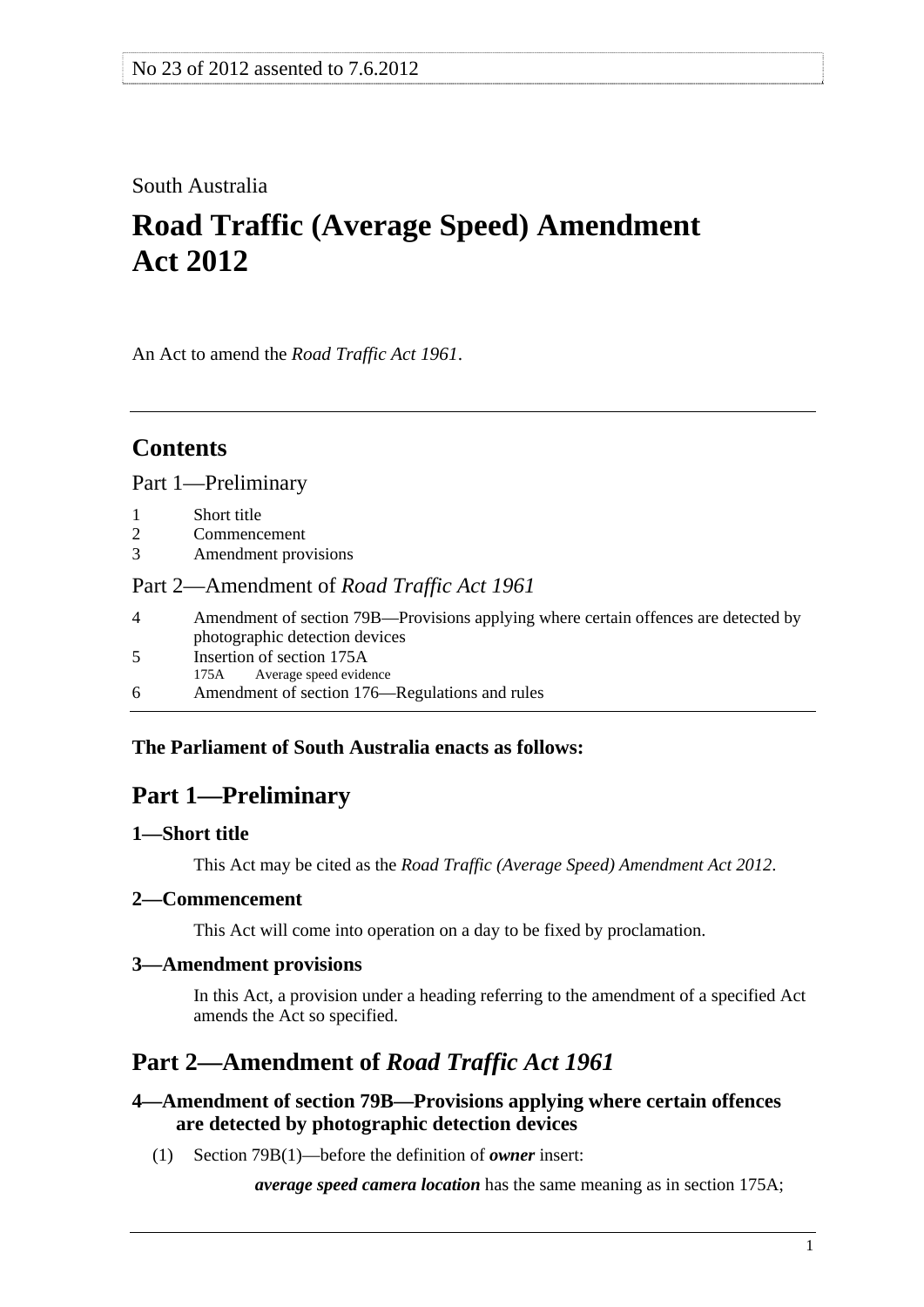- (2) Section 79B(6)—delete subsection (6) and substitute:
	- (6) Where a prescribed offence is alleged and the allegation is based on photographic evidence obtained through the operation of a photographic detection device, an expiation notice, an expiation reminder notice or a summons in respect of the offence must be accompanied by a notice in the prescribed form containing—
		- (a) a statement that a copy of the photographic evidence on which the allegation is based—
			- (i) will, on written application to the Commissioner of Police by the person to whom the expiation notice, reminder notice or summons is issued, be sent by post to the address nominated in that application or (in the absence of such a nomination) to the last known address of the applicant; and
			- (ii) may be viewed on application to the Commissioner of Police; and
		- (b) such other information or instructions as is prescribed.
- (3) Section 79B—after subsection (10) insert:
	- (11) Where evidence referred to in subsection (2) is evidence of the average speed of the vehicle between 2 average speed camera locations calculated in accordance with section 175A—
		- (a) the time of commission of the offence will be taken to be the period during which the vehicle travelled between the 2 locations; and
		- (b) subsection (2)(b) applies as if the reference to "the name and address of some person other than the owner who was driving the vehicle at the time" were a reference to—
			- (i) the name and address of each person other than the owner who drove the vehicle during the time of commission of the offence; or
			- (ii) the name and address of each such driver whose name and address is known to the owner and, in relation to every other driver of the vehicle during the time of commission of the offence, the reasons why the identity of the driver is not known to the owner and the inquiries (if any) made by the owner to identify the driver; and
		- (c) if the owner is not a body corporate, a statutory declaration furnished to the Commissioner of Police under subsection (2)(b) must also state whether or not the owner was also a driver of the vehicle during the time of commission of the offence; and
		- (d) subsection  $(2)(c)$  applies as if—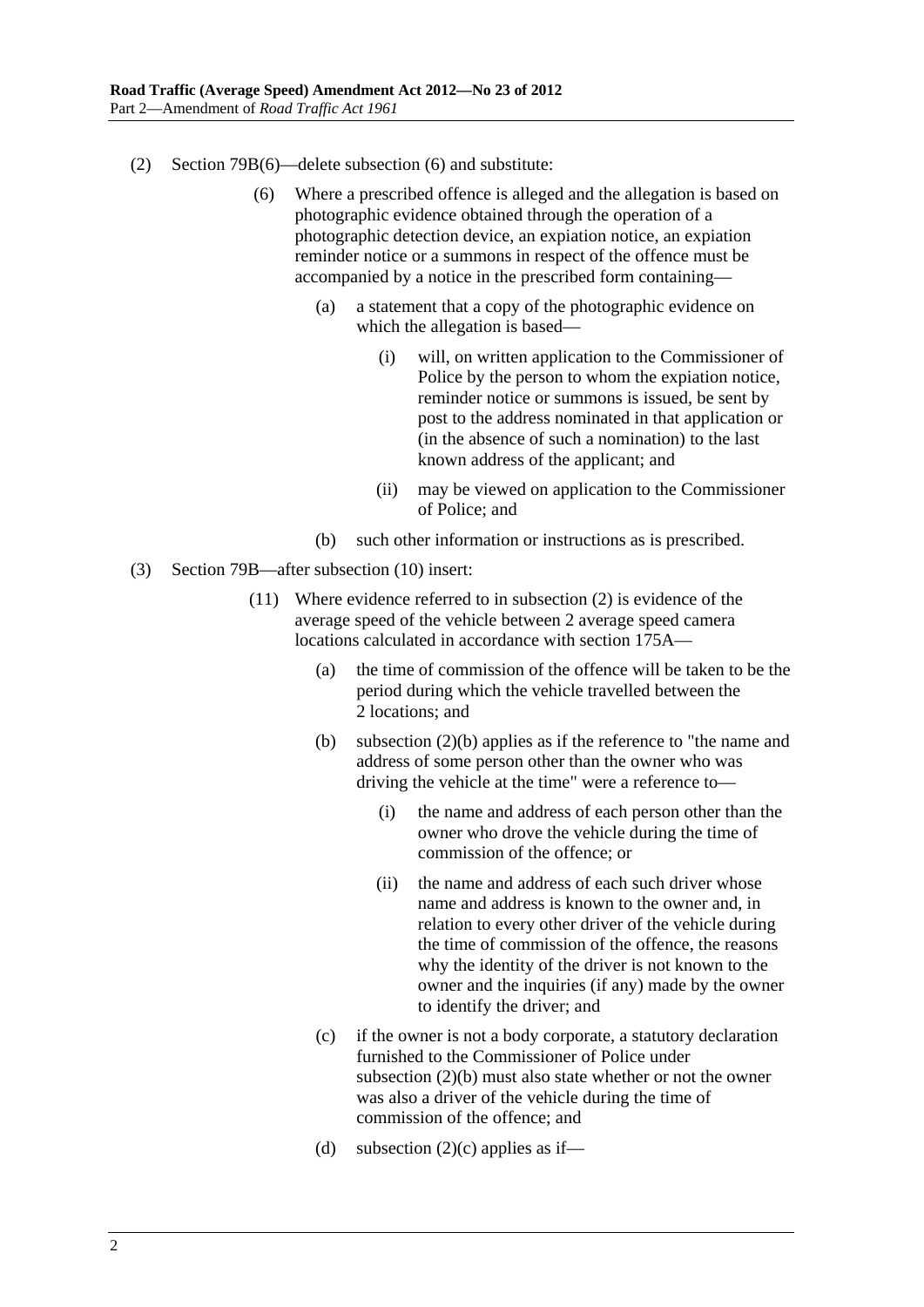- <span id="page-2-0"></span> (i) the reference in subparagraph (ii) to "the person who was driving the vehicle at the time" were a reference to any person who was driving the vehicle at the time; and
- (ii) the reference in subparagraph (iii) to "the reasons why the identity of the driver is not known to the owner and the inquiries (if any) made by the owner to identify the driver" were a reference to the reasons why the owner does not know the identity of any driver and the inquiries (if any) made by the owner to identify a driver; and
- (e) subsection (7) only applies to the person who is found guilty of, or expiates, the prescribed offence and subsection (8) only applies to the person who is found guilty of, or expiates, the offence against this section.

## **5—Insertion of section 175A**

After section 175 insert:

#### **175A—Average speed evidence**

- (1) This section applies to proceedings for a prescribed road law speeding offence.
- (2) Evidence of the average speed of a vehicle between 2 average speed camera locations is, in accordance with this section, evidence of the actual speed of the vehicle.
- (3) The Minister may, by notice in the Gazette, specify—
	- (a) 2 average speed camera locations; and
	- (b) the fastest practicable route between those 2 locations; and
	- (c) the shortest distance that a vehicle could travel along that route between the 2 locations.
- (4) For the purposes of proceedings to which this section applies—
	- (a) where a fastest practicable route between 2 average speed camera locations and a shortest distance along that route are specified by notice under [subsection \(3\),](#page-2-0) the route and distance specified in the notice will be conclusively presumed to be the fastest practicable route, and the shortest distance along that route, between the 2 locations; and
	- (b) where a vehicle appears from average speed camera evidence to have travelled between 2 such average speed camera locations—
		- (i) the vehicle will be conclusively presumed to have been driven between the 2 locations by that shortest distance along that fastest practicable route (regardless of the actual route taken); and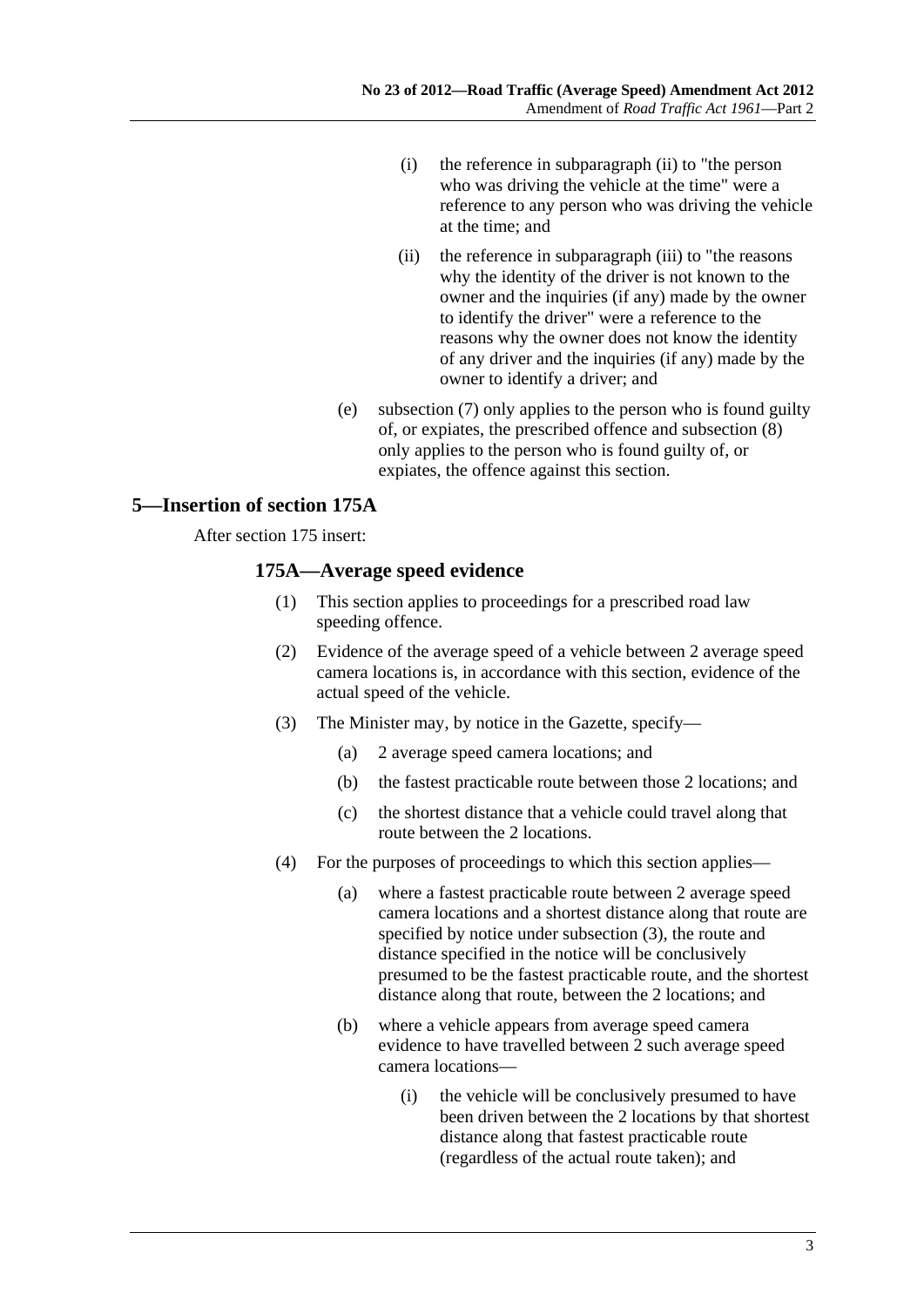- <span id="page-3-0"></span> (ii) the average speed of the vehicle between the 2 locations, calculated by reference to—
	- (A) that shortest distance along that fastest practicable route; and
	- (B) the time taken for the vehicle to travel between the locations,

expressed as a speed in kilometres per hour rounded down to the nearest whole number, will, subject to this section, be conclusively presumed to be the actual speed of the vehicle along the whole of the specified route between the 2 locations; and

- (iii) subject to this section, each driver of the vehicle between the 2 locations will be conclusively presumed to have driven the vehicle at that actual speed.
- (5) Where there is evidence of the average speed of a vehicle between 2 average speed camera locations, proceedings for a prescribed road law speeding offence may, if there was more than 1 driver of the vehicle between the 2 locations, be brought against 1 driver or against some or all of the drivers jointly as co-defendants and the defendant, or each of the defendants, is liable to be convicted or found guilty of the offence.
- (6) If, in proceedings to which this section applies where there is evidence of the average speed of a vehicle between 2 average speed camera locations, the defendant satisfies the court that—
	- (a) more than 1 person drove the vehicle between the 2 locations; and
	- (b) the defendant has previously furnished to the Commissioner of Police, in accordance with the regulations, a statutory declaration stating either—
		- (i) the name and address of each person other than the defendant who drove the vehicle between the 2 locations; or
		- (ii) the name and address of each such driver whose name and address is known to the defendant and, in relation to every other driver of the vehicle between the 2 locations, the reasons why the identity of the driver is not known to the defendant and the inquiries (if any) made to identify the driver; and
	- (c) in a case where the defendant has furnished a statutory declaration referred to in [paragraph \(b\)\(ii\)—](#page-3-0)the defendant does not know and could not by the exercise of reasonable diligence have ascertained the identity of any driver whose name and address is not so stated; and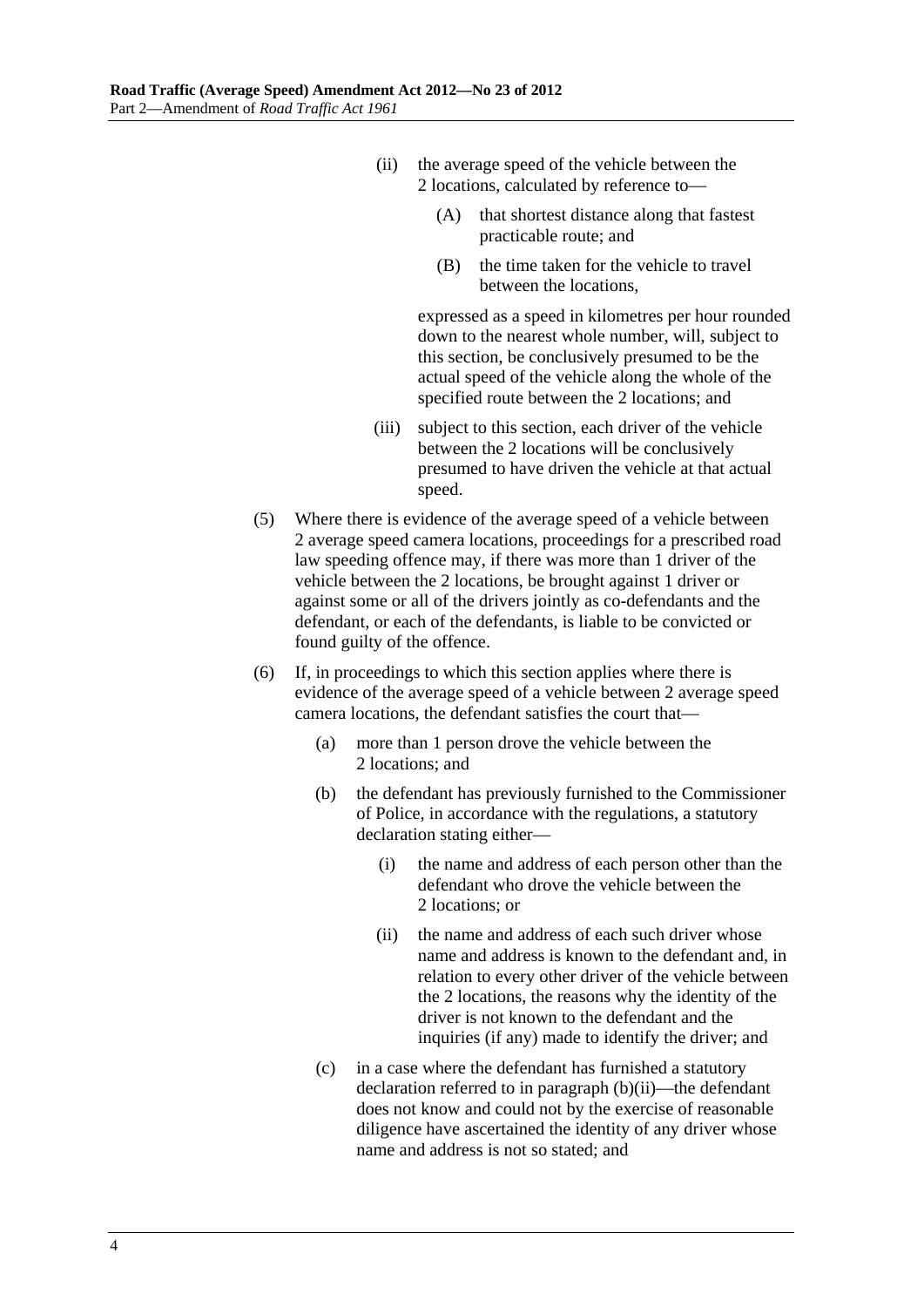<span id="page-4-0"></span> (d) that defendant did not, at any time whilst driving the vehicle between the 2 locations, drive at a speed that exceeded the speed limit applicable to the defendant,

the court may determine that subsection  $(4)(b)(ii)$  and  $(iii)$  do not apply in relation to the proceedings against that defendant.

- (7) Evidence referred to in subsection  $(6)(c)$  and  $(d)$  must be given orally on oath.
- (8) A person—
	- (a) may not be convicted or found guilty of a prescribed road law speeding offence on the basis of evidence of the average speed of the vehicle between 2 average speed camera locations calculated in accordance with this section if—
		- (i) the person has been convicted or found guilty of such an offence on the basis of evidence of the actual speed of the vehicle at a particular point on its journey between the 2 locations; or
		- (ii) the person has expiated such an offence and the allegation relating to the offence was based on such evidence of actual speed; and
	- (b) may not be convicted or found guilty of a prescribed road law speeding offence on the basis of evidence of the actual speed of the vehicle at a particular point on its journey between 2 average speed camera locations if—
		- (i) the person has been convicted or found guilty of such an offence on the basis of evidence of the average speed of the vehicle between the 2 locations calculated in accordance with this section; or
		- (ii) the person has expiated such an offence and the allegation relating to the offence was based on such evidence of average speed.
- (9) The Governor may, by regulation—
	- (a) make provision for or in relation to the identification of an average speed camera location in a notice under [subsection \(3\)](#page-2-0) or on a road or otherwise; and
	- (b) regulate the manner in which distances between 2 average speed camera locations may be determined; and
	- (c) regulate the manner in which the time taken for a vehicle to travel between 2 average speed camera locations may be determined (and may, for example, identify the point at which a vehicle will be taken to have commenced or ended a journey between 2 such locations for that purpose).